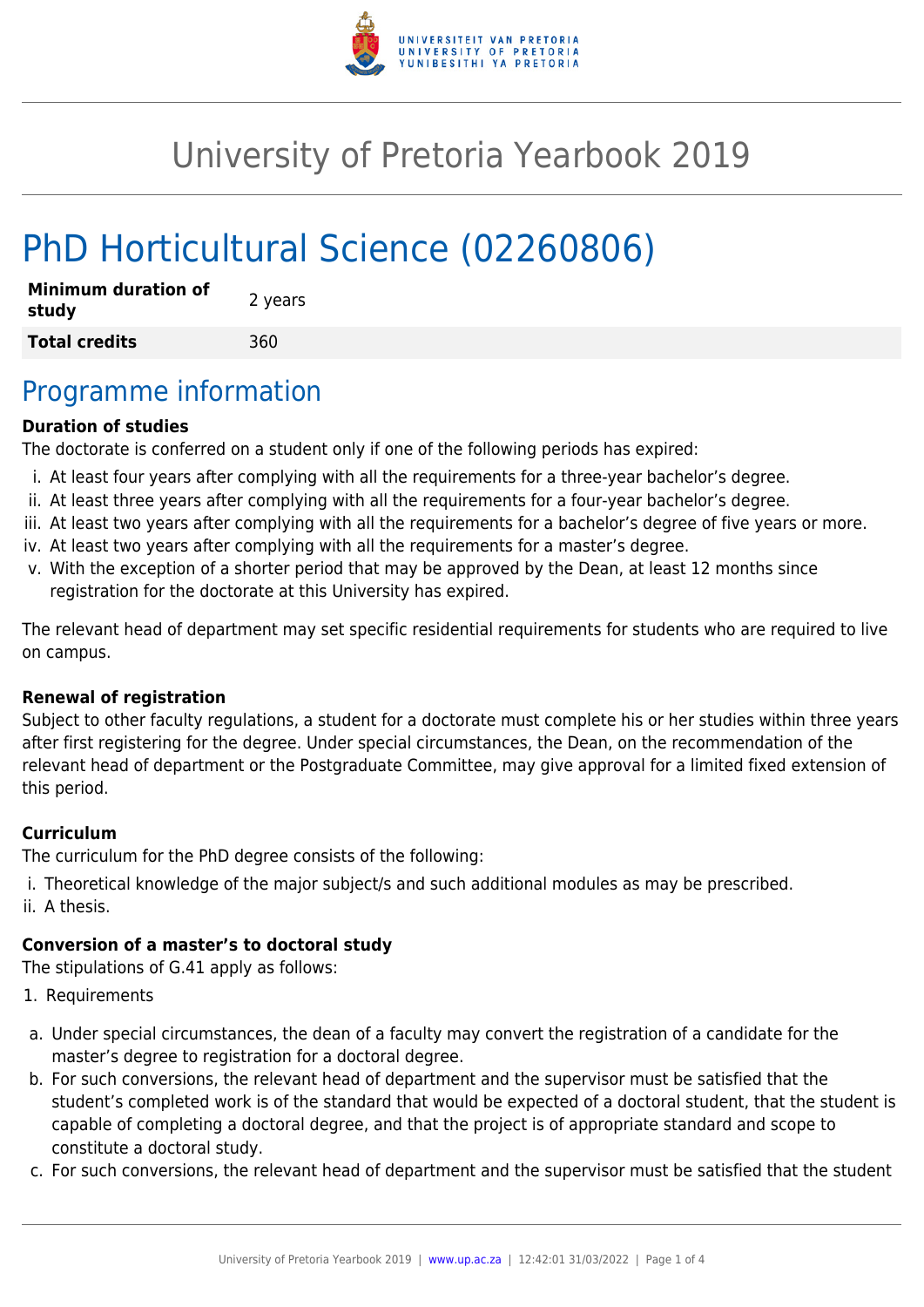

has demonstrated that he or she has the potential to fulfil the requirements of a doctoral degree without having completed a master's degree.

- 2. Process
- a. Application for conversion may be submitted at any time during the course of study for the master's degree.
- b. The application for the conversion must include the following documentation:
- i. A detailed progress report by the candidate of the work completed for the master's project. The report must provide proof that the results obtained thus far are of such a standard and scientific significance that they justify conversion to a doctoral project. The report should include details of presentations made at conferences and of material that has been submitted for publication and/or published.
- ii. A detailed proposal for the intended doctoral project, written by the candidate, including the objectives of the project.
- iii. A recommendation by the supervisor with specific comments on the ability of the applicant as a potential doctoral candidate as well as the feasibility of the conversion, especially with regard to the information provided by the candidate in his/her reports (items (i) and (ii)).
- iv. A recommendation by the relevant head of department, if he or she is not the supervisor, in which the ability of the candidate as a potential doctoral candidate is confirmed.
- v. If the Dean considers it advisable for the faculty, the candidate may be required to present a seminar to the department in support of the application. In this case, the relevant head of department should include a report on this in his or her recommendation.
- c. The application of the candidate, together with the reports and recommendations, is submitted for consideration to the Dean, (who may delegate to the Chairperson of the Faculty Postgraduate Committee) for approval. The decision should be submitted to the Faculty Board for approval.

#### **General**

Candidates are required to familiarise themselves with the General Regulations regarding the maximum duration of study and the requirements to submit an article/s for publication.

## Admission requirements

- MScAgric (Horticultural Science) or other applicable research master's qualification with a pass mark of at least 60% for the dissertation component.
- In addition to meeting the admission requirements, a research proposal should accompany the application form.

## Examinations and pass requirements

- i. Consult the General Regulations that apply to the calculation of marks.
- ii. In order to obtain the PhD degree the candidate must:
- pass the examinations and the prescribed modules, as determined in the study programme;
- pass the thesis; and
- pass the final examination on the thesis and general subject knowledge.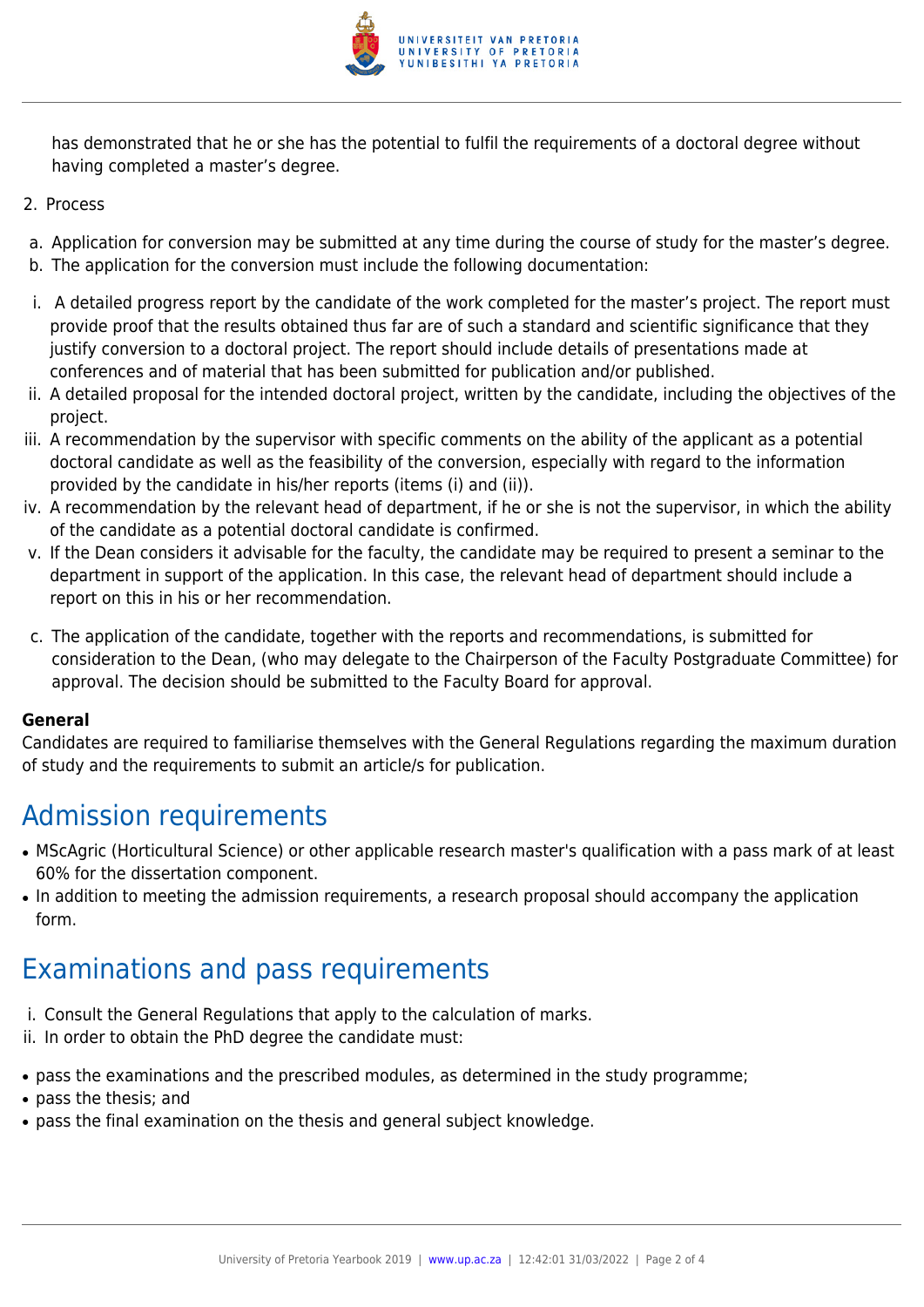

### Curriculum: Year 1

**Minimum credits: 360**

### **Core modules**

[Thesis: Horticultural science 990](https://www.up.ac.za/parents/yearbooks/2019/modules/view/TBK 990) (TBK 990) - Credits: 360.00